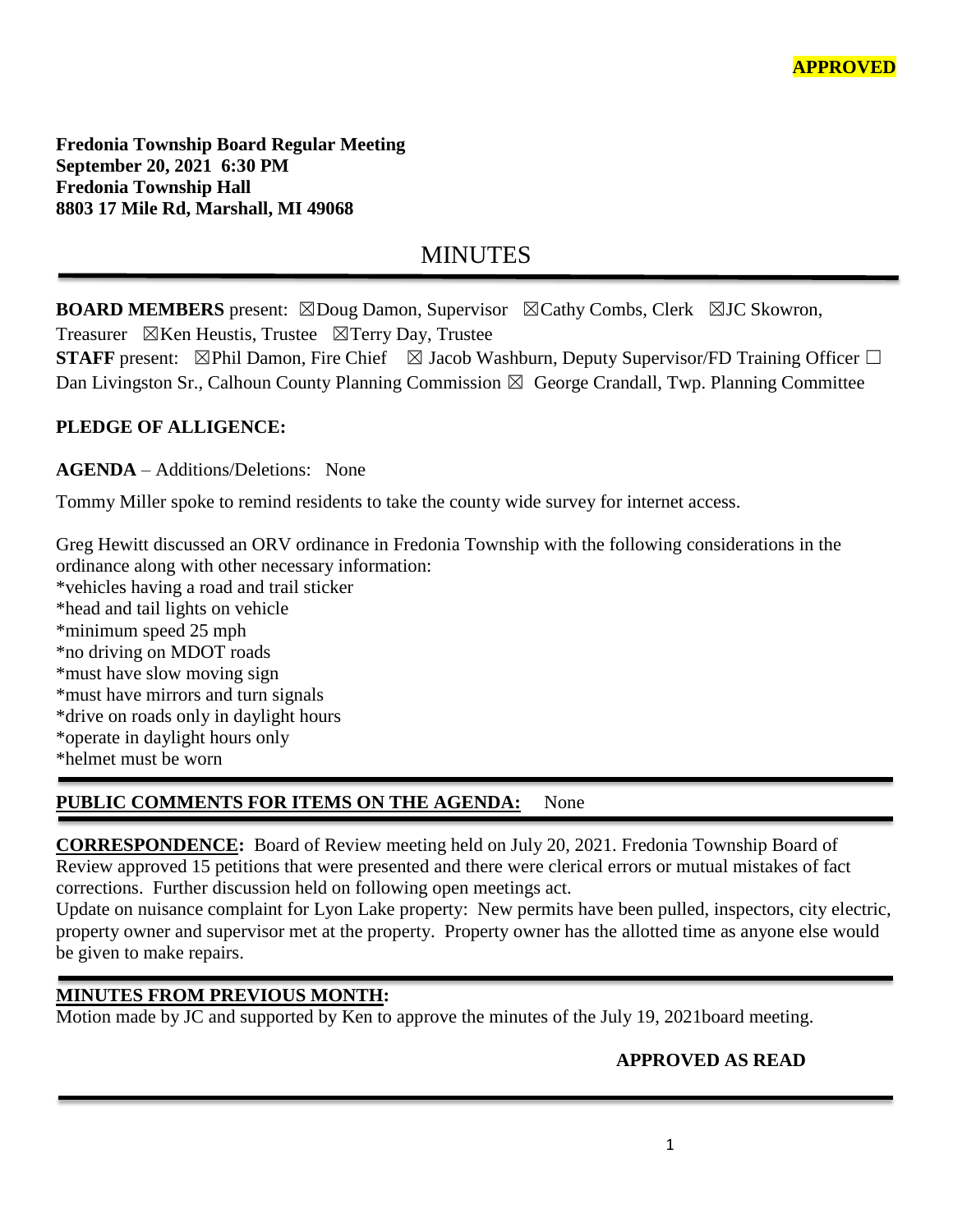# **FINANCIAL REPORT-**

Treasurer JC Skowron provided financial report for board review.

 **FILE FOR AUDIT** 

# **READING OF THE BILLS** by **Cathy Combs**

Bill listing presented and reviewed by board totaling \$16,763.56. Motion made by Terry and supported by JC to approve bills as presented.

## **APPROVED AS READ**

# **REPORTS:**

**Fire Department**: Phil reported 4 fire calls and 8 medical calls for the month of July. In August, there were 9 fire and 9 medical calls. The fire training for the month included personal protective equipment inspection, pumping operations and truck checks. Tanker 8 is now in service. Phil wanted to thank the following Fredonia Firefighters who worked at the Calhoun County Fair; Mike Russell; Carter Votava, Angie Myers, Parker Smith, Doug Myers, Dan Cole and Phil Damon. Phil and Dan Cole attended and represented Fredonia Fire Department at the Ross Common, 42<sup>nd</sup> Annual Michigan Fireman's Festival. In addition, 2 out of the 3 grants submitted have been approved for air packs and turnout gear. Fredonia will pay 5% of the grants equally \$11,200.

**Ambulance**: Nothing to report. **Roads:** Next meeting to be held the first part of November. **County Planning:** None **Cemetery:** Doug reported 6 burials (4 Houston and 2 Lyon Lake). He has been busy selling plots as well. **Zoning/Ordinance:** Review of code enforcement officer will be discussed in new business. **Fredonia Planning Commission:** Next meeting will be the week of 10/18/21. **Board of Review:** None **Finance**: None

# **OLD BUSINESS:**

**Computer Service Rate:** Reviewed 2 quotes provide: One for \$75 per hour to service computers when not working. Also, Critical Computer Solutions Inc. provided and estimate for remote support, priority service, backup monitoring, annual network health check, and other services. No contract and can cancel any time by the  $20<sup>th</sup>$  of the month. The cost is \$245 per month. In addition, a quote for updating our server backup hardware is \$375. CCS also provided quotes for updating server, email/host services and hardware updates. Discussion held on different quotes. Ken made motion and JC supported to hire Critical Computer Solutions, Inc. \$245 per month and also update the server backup hardware of \$375 at this time. Board will review replacing equipment, etc. once satisfied with services provided by CCS. Motion carried unanimously.

# **NEW BUSINESS:**

**\*Code Enforcement Officer:** Doug discussed meeting with code enforcement officer at Springfield and recommend offering the position at \$23.50 per hour plus mileage. Further discussion will be held with Tina in regards to the position of Zoning Administrator. Ken made motion with support from Terry to offer position to Tina Seaman for code enforcement officer and once salary discussed for zoning administrator, and then a special meeting will be held. Motion carried unanimously.

**\*Lease of Fire Truck:** Doug advised nothing to report at this time.